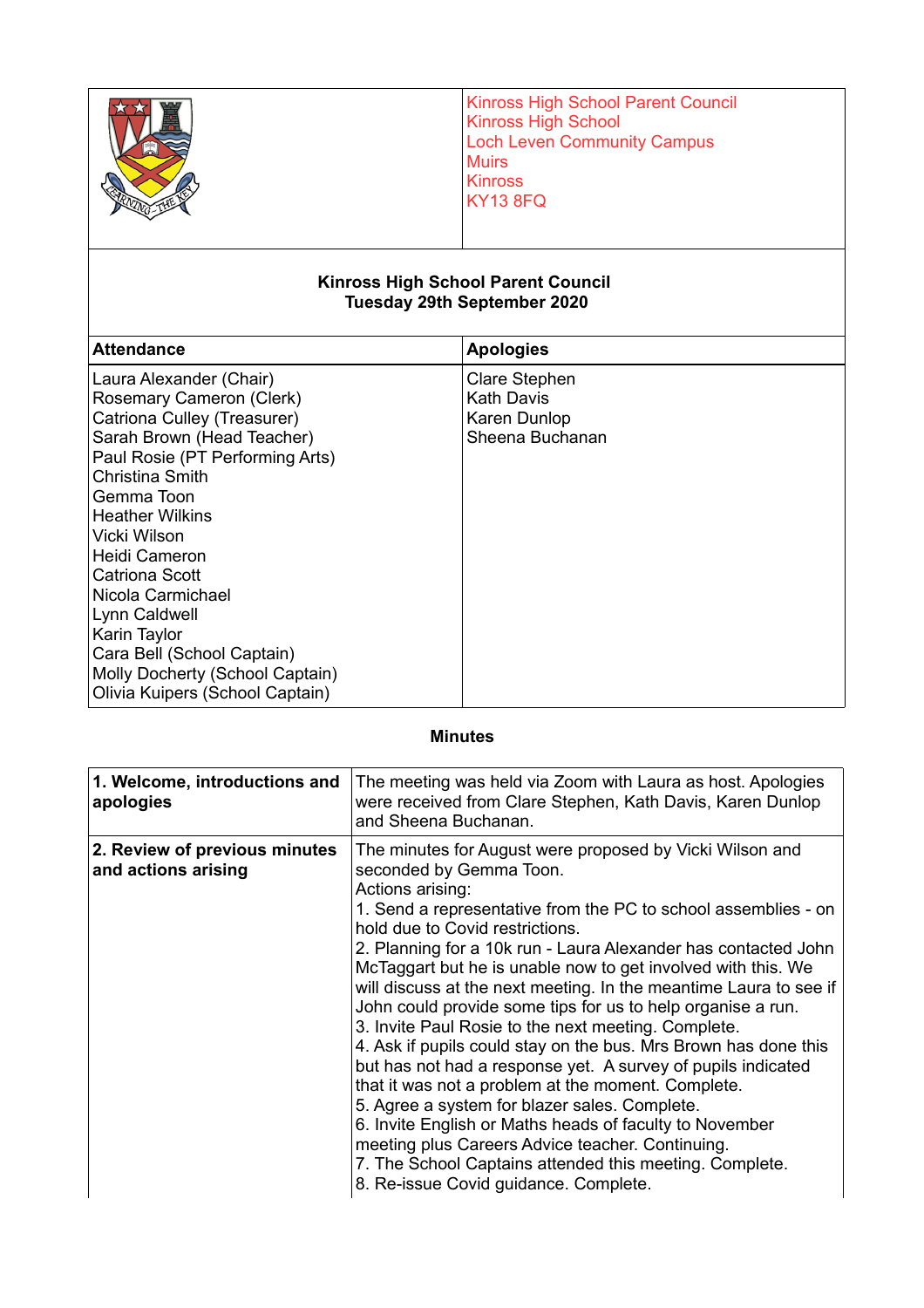| 3. Head Teacher's Report                                 | <b>Staff News</b><br>Ms S Smith has joined the Maths Dept.<br>Mrs K Richardson will join Support for Learning after the<br>October break.                                                                                                                                                                                                                                                                                                                                                                                                                                                                                                                                                                                                                                                                                                                                                                                                                                                                                                                                                                                                                                                                                                                     |
|----------------------------------------------------------|---------------------------------------------------------------------------------------------------------------------------------------------------------------------------------------------------------------------------------------------------------------------------------------------------------------------------------------------------------------------------------------------------------------------------------------------------------------------------------------------------------------------------------------------------------------------------------------------------------------------------------------------------------------------------------------------------------------------------------------------------------------------------------------------------------------------------------------------------------------------------------------------------------------------------------------------------------------------------------------------------------------------------------------------------------------------------------------------------------------------------------------------------------------------------------------------------------------------------------------------------------------|
|                                                          | Mrs M Hunter will be staying in the PE Dept for the rest of the<br>academic year.                                                                                                                                                                                                                                                                                                                                                                                                                                                                                                                                                                                                                                                                                                                                                                                                                                                                                                                                                                                                                                                                                                                                                                             |
|                                                          | Mrs G MacRae will take over from Mrs Burn as PT Social<br><b>Studies from November.</b><br><b>SQA Update</b>                                                                                                                                                                                                                                                                                                                                                                                                                                                                                                                                                                                                                                                                                                                                                                                                                                                                                                                                                                                                                                                                                                                                                  |
|                                                          | A consultation with stakeholders has taken place and<br>Professor Priestley is undertaking a review. An announcement<br>is expected on 6-10-20.                                                                                                                                                                                                                                                                                                                                                                                                                                                                                                                                                                                                                                                                                                                                                                                                                                                                                                                                                                                                                                                                                                               |
|                                                          | School staff are capturing evidence more formally this year.<br>Recovery Plan (in place of School Improvement Plan)<br>There have been no +ve Covid cases this term however Mrs<br>Brown expects that we may have some next term. Hopes of<br>any relaxation of the current rules at the moment are fading<br>due to the national situation.                                                                                                                                                                                                                                                                                                                                                                                                                                                                                                                                                                                                                                                                                                                                                                                                                                                                                                                  |
|                                                          | Specific guidance has been issued for PE/HE/Music/Art and an<br>update is expected for PE which is still outdoors at the<br>moment.                                                                                                                                                                                                                                                                                                                                                                                                                                                                                                                                                                                                                                                                                                                                                                                                                                                                                                                                                                                                                                                                                                                           |
|                                                          | CPK are now operating on Friday evenings and weekends<br>from the campus.                                                                                                                                                                                                                                                                                                                                                                                                                                                                                                                                                                                                                                                                                                                                                                                                                                                                                                                                                                                                                                                                                                                                                                                     |
|                                                          | Live Active Leisure (LAL) are now active outdoors and are<br>hoping to be able to use indoor facilities on the campus from<br>the 19th October.                                                                                                                                                                                                                                                                                                                                                                                                                                                                                                                                                                                                                                                                                                                                                                                                                                                                                                                                                                                                                                                                                                               |
|                                                          | The school is moving to a 2-week timetable with 4 periods per<br>day - 3 doubles and 1 single. This should help resolve<br>problems with double doubles and allow CMIS registration.<br>The start time will be brought forward to 0855 with 40 minutes<br>for lunch and hot food for all year groups. No other changes<br>are anticipated for the rest of the school year.<br>The one way system has been adjusted and should be<br>followed except at start and end of the day. No public on<br>campus during the school day. Dress code still relaxed as the<br>changing rooms still cannot be used. Clothes will need to be<br>warm in winter due to the requirement for extra ventilation. A<br>question was asked about allowing senior pupils to use lockers<br>which are currently out of bounds due to difficulties with<br>cleaning. Action Sarah Brown to consider if this would be<br>possible.<br>The school calendar has been developed and is now with the<br>staff group for comment. S4 prelims will probably be in<br>December with S5 in January - to be finalised week beginning<br>5 October and communicated to parents.<br>The Standards and Quality Report is on the school website<br>and covers work up until the lockdown in March. |
| 4. Presentation by Paul Rosie,<br><b>Performing Arts</b> | The department has 4 part-time drama teachers and 4 full-time<br>music teachers.<br>Drama - Mrs Burns, Miss MacNab, Mrs MacPherson, Mrs Milne<br>Music - Mr Rosie, Miss Caldwell, Mr Scrimgeour, Mr Turnbull<br>The dept had excellent exam results, mostly validated by SQA.<br>There were theatre trips to Pitlochry Theatre and the Kings<br>Theatre in Edinburgh last year. This will not be possible this<br>year and so use is being made of recordings and live<br>broadcasts from theatres.                                                                                                                                                                                                                                                                                                                                                                                                                                                                                                                                                                                                                                                                                                                                                           |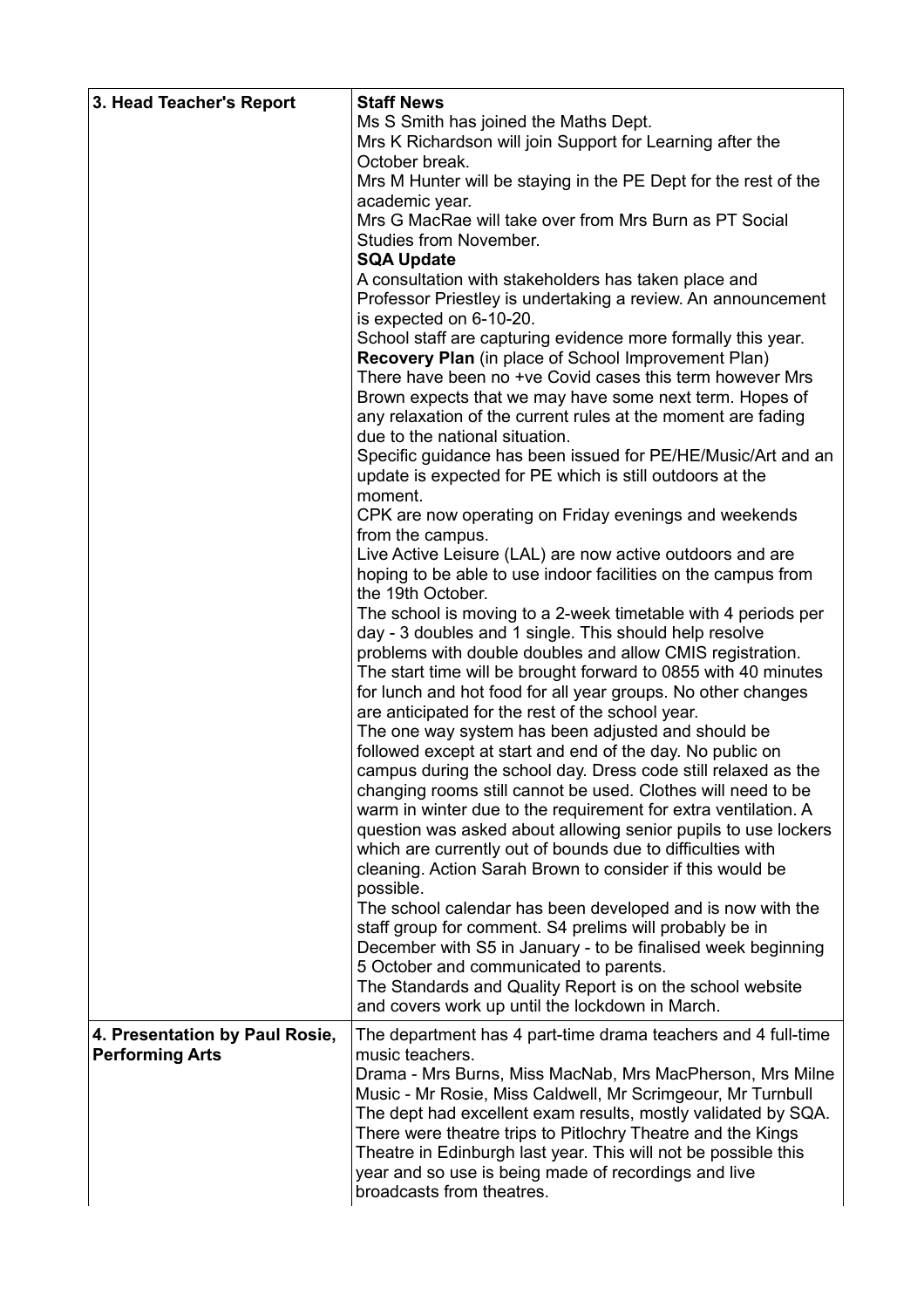|                                              | The drama studio cannot be used due to lack of ventilation and<br>so other rooms are being used in its place.<br>There has been a dip in drama uptake this year - hopefully this<br>will improve with the staff situation now more stable.<br>Music and Music Technology are both growing in popularity with<br>both being offered to Advance Higher. The National Progression<br>Award in Music Business is proving popular too.<br>The Instrumental Music Service is delivering lessons in school<br>and online (woodwind, brass and singing are not permitted in<br>school). The dept is working with Scottish Pipes and Drums<br>Trust to try and get bagpipe tuition when the current restrictions<br>on wind instruments are lifted.<br>There are challenges in resourcing equipment for Music<br>Technology - more Apple Macs are needed plus microphones<br>and stands. Action Paul Rosie to provide Laura with a list of<br>requirements.<br>Pupils are attending the Royal Scottish Conservatoire Junior<br>School and the National Youth Orchestra of Scotland which is a<br>great achievement for the department. |
|----------------------------------------------|-------------------------------------------------------------------------------------------------------------------------------------------------------------------------------------------------------------------------------------------------------------------------------------------------------------------------------------------------------------------------------------------------------------------------------------------------------------------------------------------------------------------------------------------------------------------------------------------------------------------------------------------------------------------------------------------------------------------------------------------------------------------------------------------------------------------------------------------------------------------------------------------------------------------------------------------------------------------------------------------------------------------------------------------------------------------------------------------------------------------------------|
| 5. Introduction to School<br><b>Captains</b> | Cara Bell, Olivia Kuipers and Molly Docherty joined the meeting<br>to tell us what they have been doing.<br>The prefects have been supervising lunch breaks, ensuring that<br>Covid rules are followed. The Captains are recruiting S1-S5<br>vice captain teams and had an induction day on the 22nd Sept.<br>Benarty is concentrating on its house identity.<br>Ochils is looking at issues and prejudices<br>Lomond is doing general life skills.<br>The School Captains are doing 5 a day meetings building links<br>in the school, asking the same questions as the Senior<br>Management Team. There is a PR team doing video bulletins<br>and they are forging community links.<br>They are fundraising for this year's chosen charities - Broke not<br>Broken and the Stephen Lloyd Foundation. An 80's themed day<br>has already raised £700 via Parentpay. Cara Bell will ask the<br>fundraising team to speak to the Parent Council to liaise on<br>fundraising efforts.                                                                                                                                             |
| 6. Blazer Sales Update                       | The school office is dealing with blazer sales and this has been<br>going really well. The blazers are ordered via email with<br>payment by Parentpay and they are collected on Friday<br>afternoons. We need to get a stock take done before ordering<br>more blazers in November - action Gemma Toon to see how<br>this could be done given the current access restrictions to the<br>school.                                                                                                                                                                                                                                                                                                                                                                                                                                                                                                                                                                                                                                                                                                                               |
| 6. Finance Update                            | The accounts are currently with the auditor.<br>Blazer account - £8024.43<br>General account - £1761.68<br>We should receive the PKC grant in November after the<br>accounts have been audited.                                                                                                                                                                                                                                                                                                                                                                                                                                                                                                                                                                                                                                                                                                                                                                                                                                                                                                                               |
| 7. Planning and Working<br><b>Session</b>    | It was decided to invite either English or Maths to the November<br>meeting plus Careers Advice. Whichever of English and Maths<br>does not come to the November meeting will be invited to the<br>December meeting. Action Laura Alexander.<br>The position of Vice Chair is currently vacant. If anyone feels<br>that they would be able to stand in for Laura and chair a<br>meeting if required (bearing in mind that meetings are currently                                                                                                                                                                                                                                                                                                                                                                                                                                                                                                                                                                                                                                                                              |